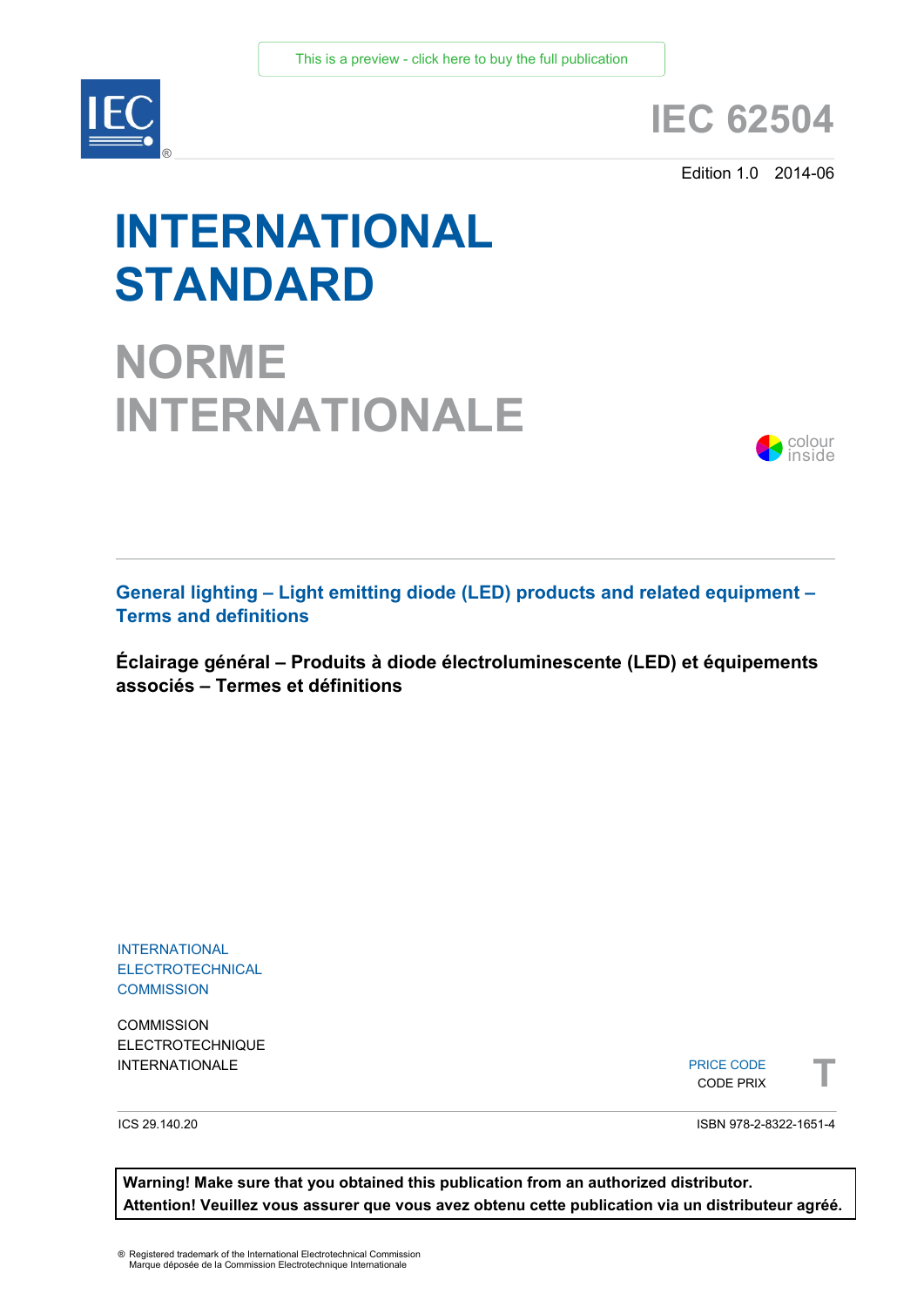– 2 – IEC 62504:2014 © IEC 2014

# CONTENTS

| 1                                                                                                                                                    |  |
|------------------------------------------------------------------------------------------------------------------------------------------------------|--|
| 2                                                                                                                                                    |  |
| 3                                                                                                                                                    |  |
| Annex A (informative) Overview of LED products and terms under consideration  18                                                                     |  |
| A.1                                                                                                                                                  |  |
| Overview of systems composed of LED light sources and LED controlgear19<br>A.2                                                                       |  |
| A.3                                                                                                                                                  |  |
| Examples of retrofit LED lamps - White or coloured light, bulb or<br>A.3.1<br>reflector type, with caps according IEC 60061 (as shown in Figures A.3 |  |
| A.3.2                                                                                                                                                |  |
| A.3.3                                                                                                                                                |  |
| A.4                                                                                                                                                  |  |
| A.4.1                                                                                                                                                |  |
| A.4.2                                                                                                                                                |  |
| A.5                                                                                                                                                  |  |
| A.6                                                                                                                                                  |  |
|                                                                                                                                                      |  |
|                                                                                                                                                      |  |
|                                                                                                                                                      |  |
|                                                                                                                                                      |  |
| Figure A.2 - Overview of systems composed of LED light sources and LED controlgear19                                                                 |  |
|                                                                                                                                                      |  |
|                                                                                                                                                      |  |
|                                                                                                                                                      |  |
|                                                                                                                                                      |  |
|                                                                                                                                                      |  |
|                                                                                                                                                      |  |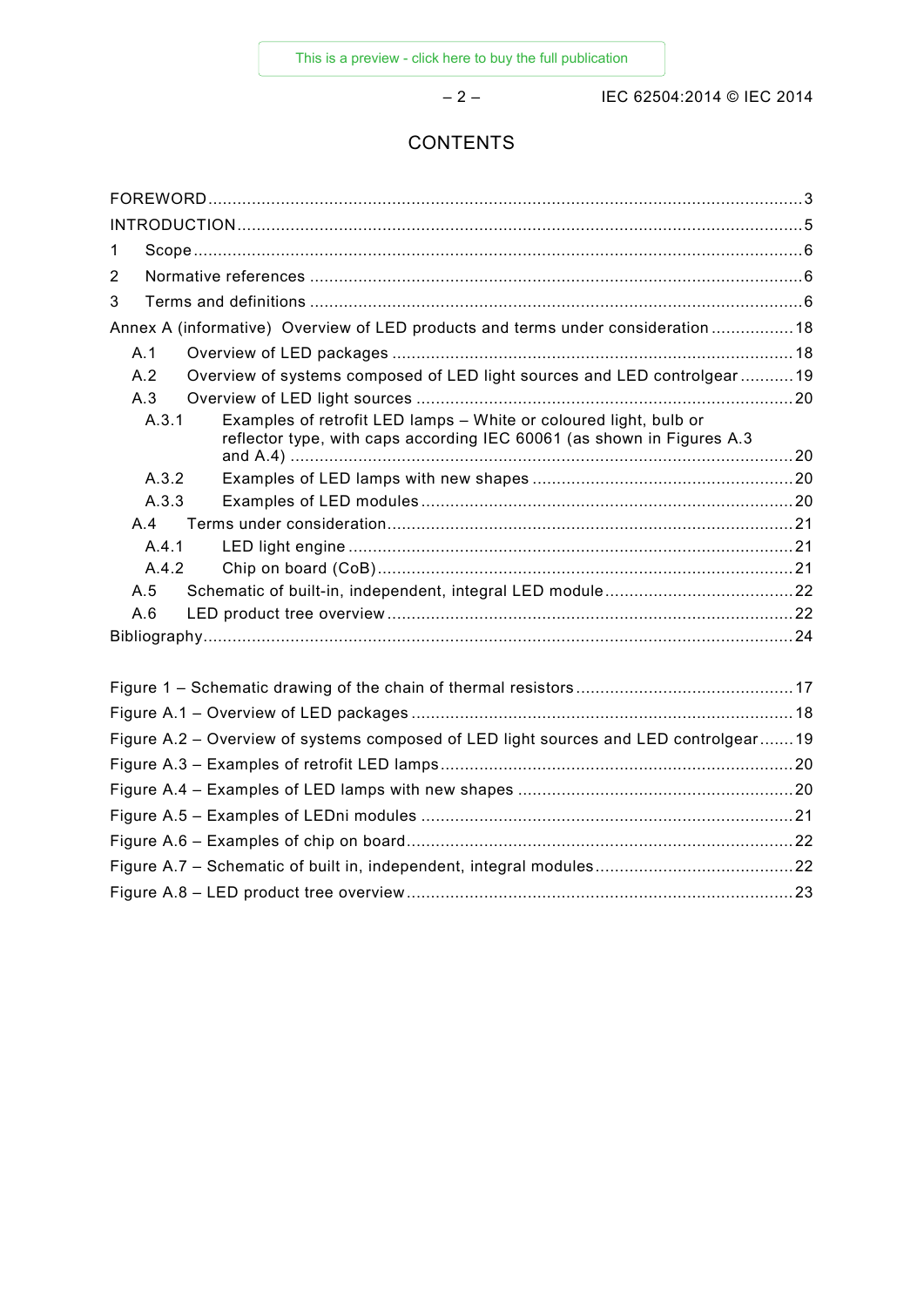IEC 62504:2014 © IEC 2014 –  $3 -$ 

# INTERNATIONAL ELECTROTECHNICAL COMMISSION

 $\overline{\phantom{a}}$ 

# **GENERAL LIGHTING – LIGHT EMITTING DIODE (LED) PRODUCTS AND RELATED EQUIPMENT – TERMS AND DEFINITIONS**

# FOREWORD

- <span id="page-2-0"></span>1) The International Electrotechnical Commission (IEC) is a worldwide organization for standardization comprising all national electrotechnical committees (IEC National Committees). The object of IEC is to promote international co-operation on all questions concerning standardization in the electrical and electronic fields. To this end and in addition to other activities, IEC publishes International Standards, Technical Specifications, Technical Reports, Publicly Available Specifications (PAS) and Guides (hereafter referred to as "IEC Publication(s)"). Their preparation is entrusted to technical committees; any IEC National Committee interested in the subject dealt with may participate in this preparatory work. International, governmental and nongovernmental organizations liaising with the IEC also participate in this preparation. IEC collaborates closely with the International Organization for Standardization (ISO) in accordance with conditions determined by agreement between the two organizations.
- 2) The formal decisions or agreements of IEC on technical matters express, as nearly as possible, an international consensus of opinion on the relevant subjects since each technical committee has representation from all interested IEC National Committees.
- 3) IEC Publications have the form of recommendations for international use and are accepted by IEC National Committees in that sense. While all reasonable efforts are made to ensure that the technical content of IEC Publications is accurate, IEC cannot be held responsible for the way in which they are used or for any misinterpretation by any end user.
- 4) In order to promote international uniformity, IEC National Committees undertake to apply IEC Publications transparently to the maximum extent possible in their national and regional publications. Any divergence between any IEC Publication and the corresponding national or regional publication shall be clearly indicated in the latter.
- 5) IEC itself does not provide any attestation of conformity. Independent certification bodies provide conformity assessment services and, in some areas, access to IEC marks of conformity. IEC is not responsible for any services carried out by independent certification bodies.
- 6) All users should ensure that they have the latest edition of this publication.
- 7) No liability shall attach to IEC or its directors, employees, servants or agents including individual experts and members of its technical committees and IEC National Committees for any personal injury, property damage or other damage of any nature whatsoever, whether direct or indirect, or for costs (including legal fees) and expenses arising out of the publication, use of, or reliance upon, this IEC Publication or any other IEC **Publications**
- 8) Attention is drawn to the Normative references cited in this publication. Use of the referenced publications is indispensable for the correct application of this publication.
- 9) Attention is drawn to the possibility that some of the elements of this IEC Publication may be the subject of patent rights. IEC shall not be held responsible for identifying any or all such patent rights.

International Standard IEC 62504 has been prepared by IEC technical committee 34: Lamps and related equipment in collaboration with representatives from CIE.

This first edition cancels and replaces the IEC TS 62504 published in 2011.

The significant changes with respect to IEC TS 62504 are as follows:

- a) Terms from the International Electrotechnical Vocabulary that have not been modified are deleted.
- b) Alignment with the CIE has been done.
- c) An introduction has been added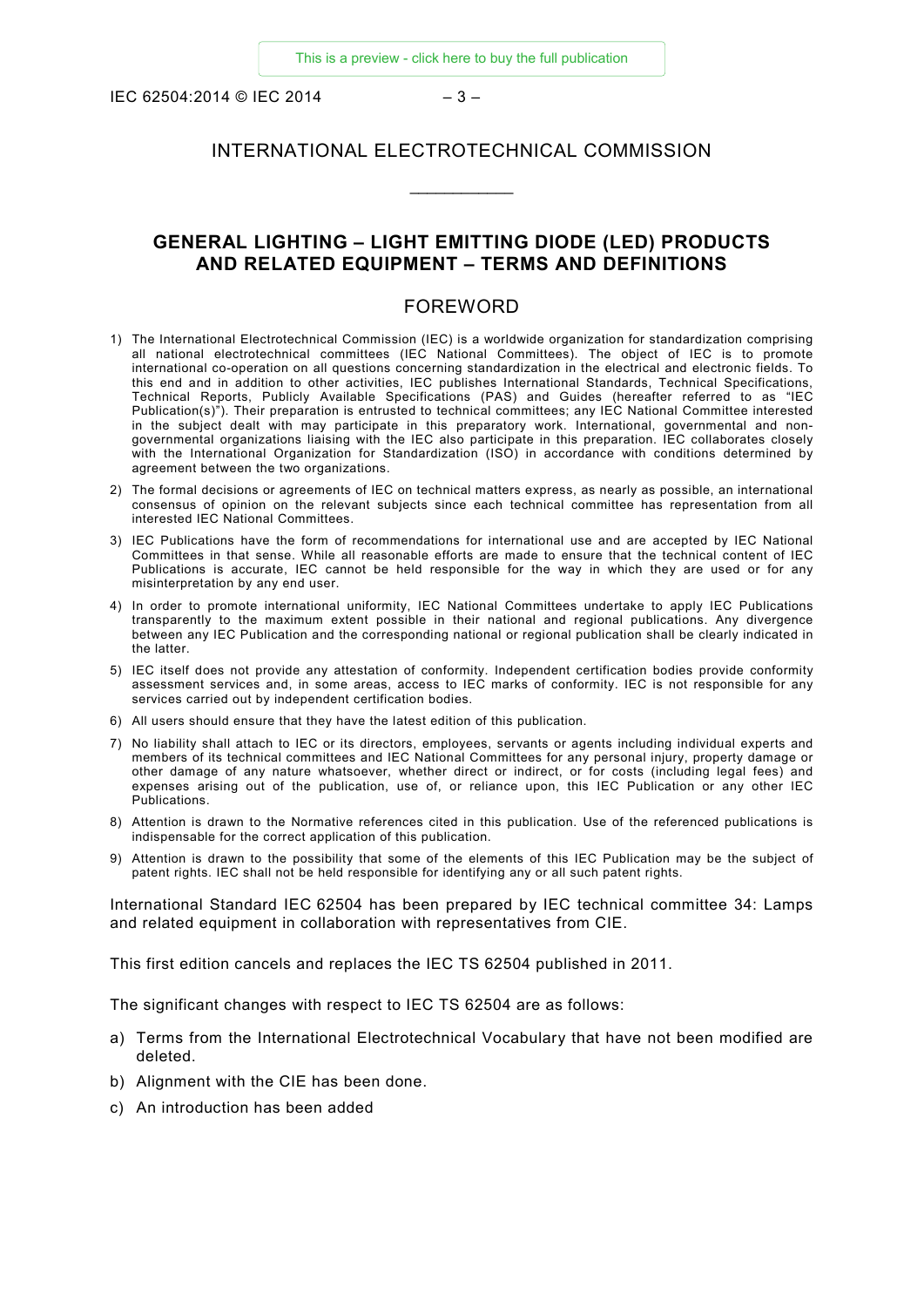– 4 – IEC 62504:2014 © IEC 2014

The text of this standard is based on the following documents:

| <b>FDIS</b> | Report on voting |
|-------------|------------------|
| 34/200/FDIS | 34/205/RVD       |

Full information on the voting for the approval of this standard can be found in the report on voting indicated in the above table.

This publication has been drafted in accordance with the ISO/IEC Directives, Part 2.

The committee has decided that the contents of this publication will remain unchanged until the stability date indicated on the IEC web site under "http://webstore.iec.ch" in the data related to the specific publication. At this date, the publication will be

- reconfirmed,
- withdrawn,
- replaced by a revised edition, or
- amended.

**IMPORTANT – The 'colour inside' logo on the cover page of this publication indicates that it contains colours which are considered to be useful for the correct understanding of its contents. Users should therefore print this document using a colour printer.**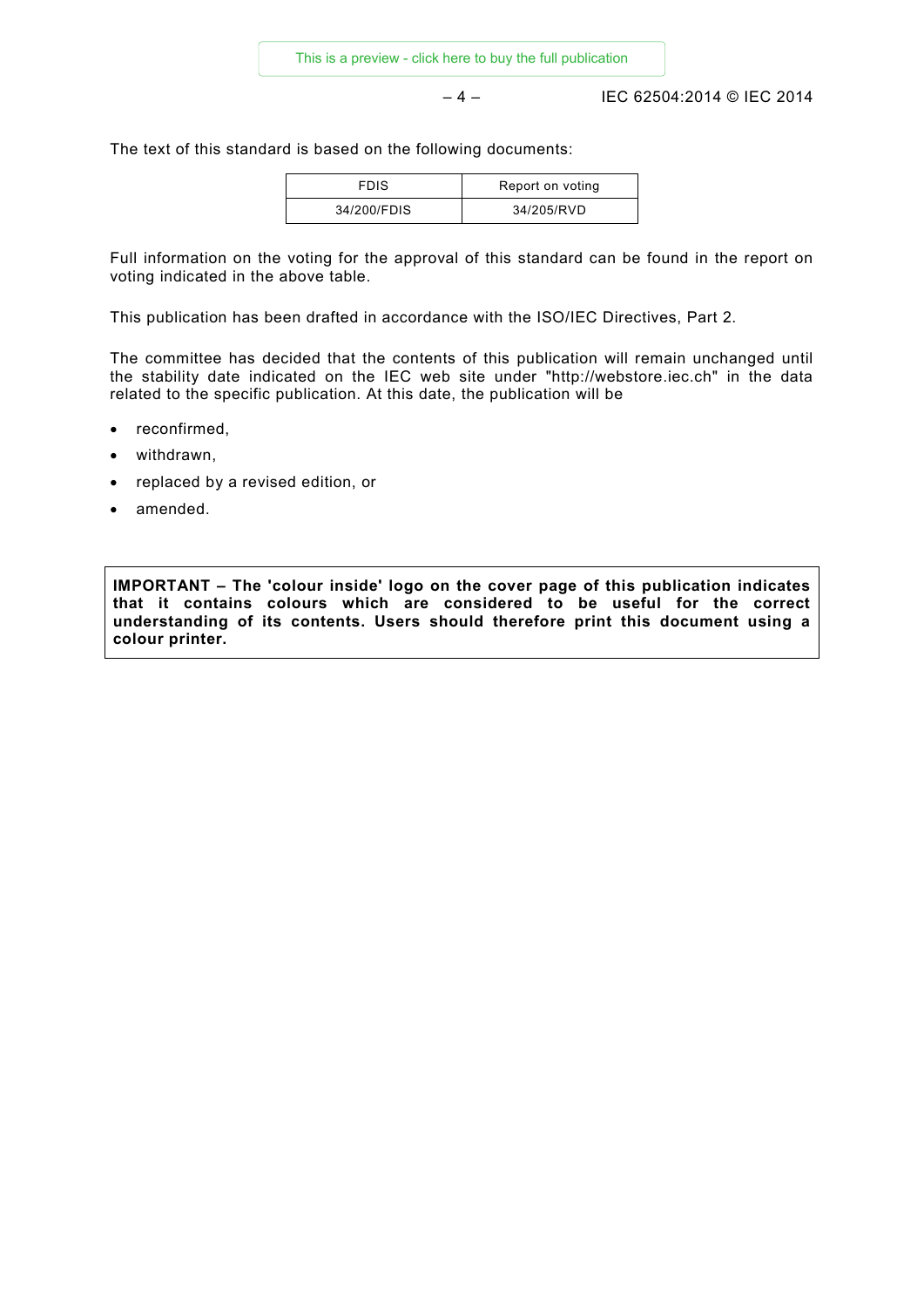<span id="page-4-0"></span>IEC 62504:2014 © IEC 2014 – 5 –

# INTRODUCTION

# **0.1 Principles of this International Standard**

This document is based on IEC TS 62504:2011, General Lighting – LEDs and LED modules – Terms and definitions, which was under the responsibility of SC 34A but this revision as International Standard IEC 62504 transfers responsibility to TC 34.

The objective of this introduction is to help the reader to understand which terms are included and to have an understanding of the LED product overview.

Compared with IEC TS 62504, the main changes are as follows.

# **0.2 Terms to include**

General lighting terms in IEC 60050-845:1987, International Electrotechnical Vocabulary that have not been modified will not be included in this standard.

Alignment with CIE is done. IEC will be the reference for products and related equipment and CIE for lighting terminology. Alignment with ANSI RP16-10, Chapter 6.8 was also considered.

The terms included are as far as possible used in LED standards and manufacturers' literature.,

Process to update IEC 60050-845:1987, the International Electrotechnical Vocabulary for definitions that will be considered as relevant is underway in IEC TC34.

#### **0.3 Alphabetic sequence**

In order to find the term in a logical sequence, we have grouped similar terms of a product, example:

#### **LED lamp**

- integrated LED lamp ,
- non-integrated LED lamp .

For each term, reference is made to the relevant standard if appropriate.

# **0.4 LED product tree:**

The sequence from the first component, the LED die up to the LED luminaire is drawn.

The term LED does not represent a product, so no technical data can be linked to the term LED.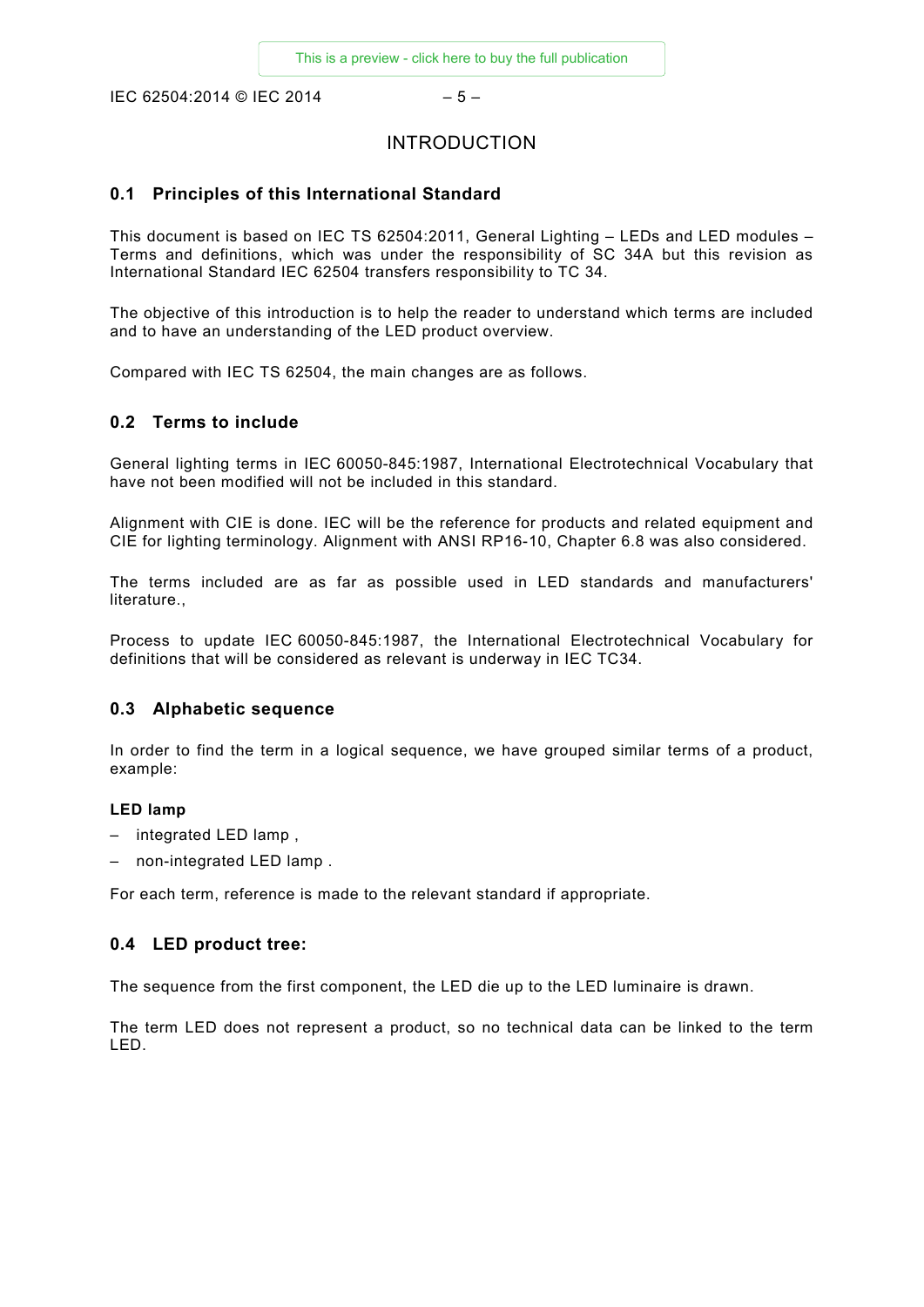# **GENERAL LIGHTING – LIGHT EMITTING DIODE (LED) PRODUCTS AND RELATED EQUIPMENT – TERMS AND DEFINITIONS**

#### <span id="page-5-0"></span>**1 Scope**

This International Standard IEC 62504 is of assistance in the common understanding of terms and definitions, relevant for general lighting with LED technology. The terms included are those already available in IEC LED standards or used in manufacturers' literature.

This standard provides descriptive terms (like "LED light sources") and measurable terms when modified from IEC 60050-845 (like "colour rendering index").

NOTE Annex A gives overviews of LED package design and systems composed of LED light sources and controlgear.

#### <span id="page-5-1"></span>**2 Normative references**

The following documents, in whole or in part, are normatively referenced in this document and are indispensable for its application. For dated references, only the edition cited applies. For undated references, the latest edition of the referenced document (including any amendments) applies.

IEC 60050 (all parts), *International Electrotechnical Vocabulary* (available at <http://www.electropedia.org>).

<span id="page-5-2"></span>CIE Technical Report 127:2007, *Measurement of LEDs*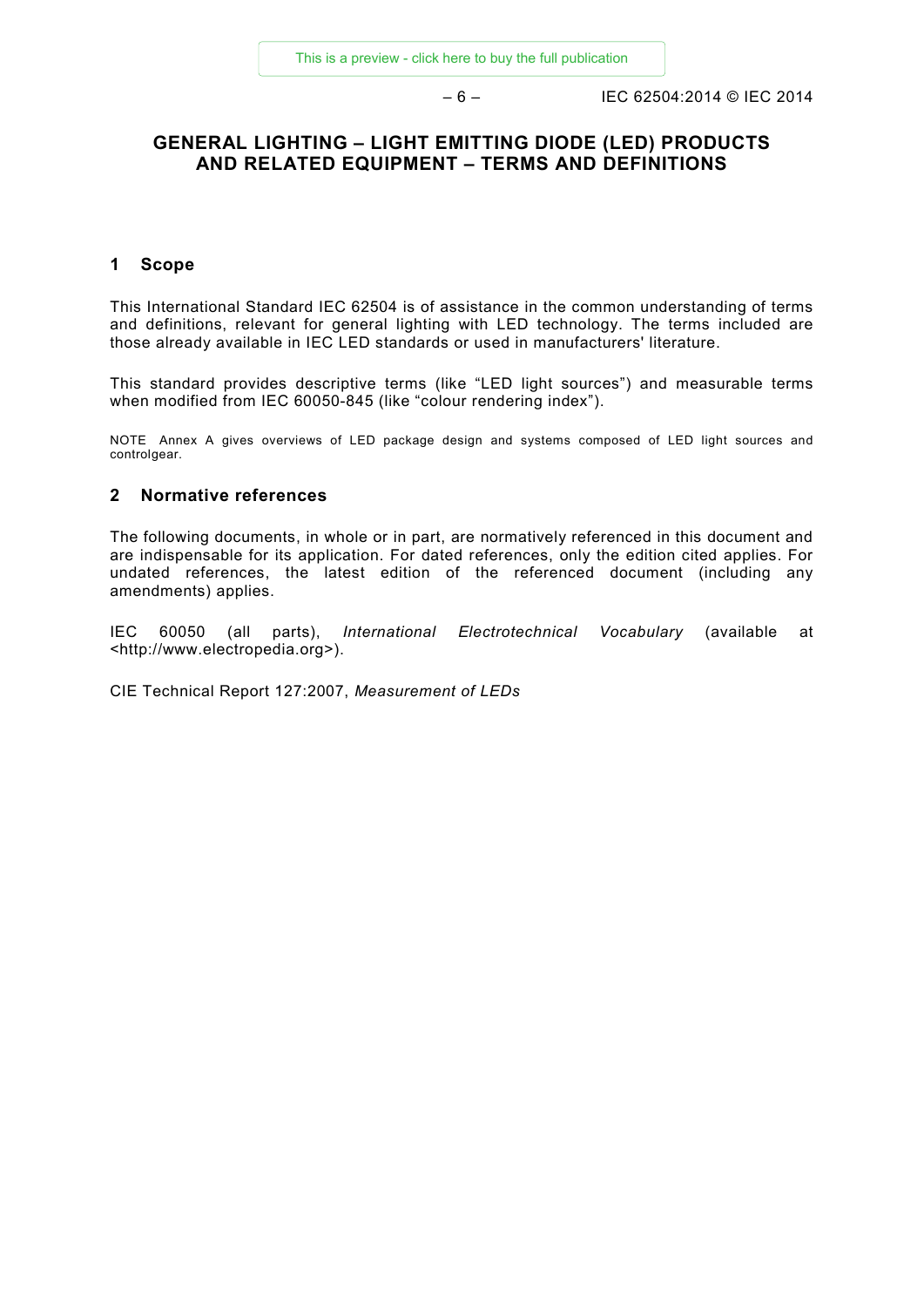– 26 – IEC 62504:2014 © IEC 2014

# SOMMAIRE

| 1                                                                                                                                            |  |  |
|----------------------------------------------------------------------------------------------------------------------------------------------|--|--|
| 2                                                                                                                                            |  |  |
| 3                                                                                                                                            |  |  |
| Annexe A (informative) Vue d'ensemble de produits à LED et termes à l'étude 43                                                               |  |  |
| A.1                                                                                                                                          |  |  |
| Vue d'ensemble des systèmes composés de sources lumineuses à LED et<br>A.2                                                                   |  |  |
| A.3                                                                                                                                          |  |  |
| A.3.1<br>Exemples de lampes à LED de remplacement - Lumière blanche ou<br>colorée, de type ampoule ou réflecteur, avec des culots normalisés |  |  |
| Exemples de lampes à LED avec de nouvelles formes46<br>A.3.2                                                                                 |  |  |
| A.3.3                                                                                                                                        |  |  |
| A.4                                                                                                                                          |  |  |
| A.4.1                                                                                                                                        |  |  |
| A.4.2                                                                                                                                        |  |  |
| Schéma des modules à LED à incorporer, indépendants, à intégrer48<br>A.5                                                                     |  |  |
| A.6                                                                                                                                          |  |  |
|                                                                                                                                              |  |  |
|                                                                                                                                              |  |  |
|                                                                                                                                              |  |  |
| Figure A.2 - Vue d'ensemble des systèmes composés de sources lumineuses à LED                                                                |  |  |
|                                                                                                                                              |  |  |
|                                                                                                                                              |  |  |
|                                                                                                                                              |  |  |
|                                                                                                                                              |  |  |
| Figure A.7 - Schéma des modules à LED à incorporer, indépendants, à intégrer49                                                               |  |  |
|                                                                                                                                              |  |  |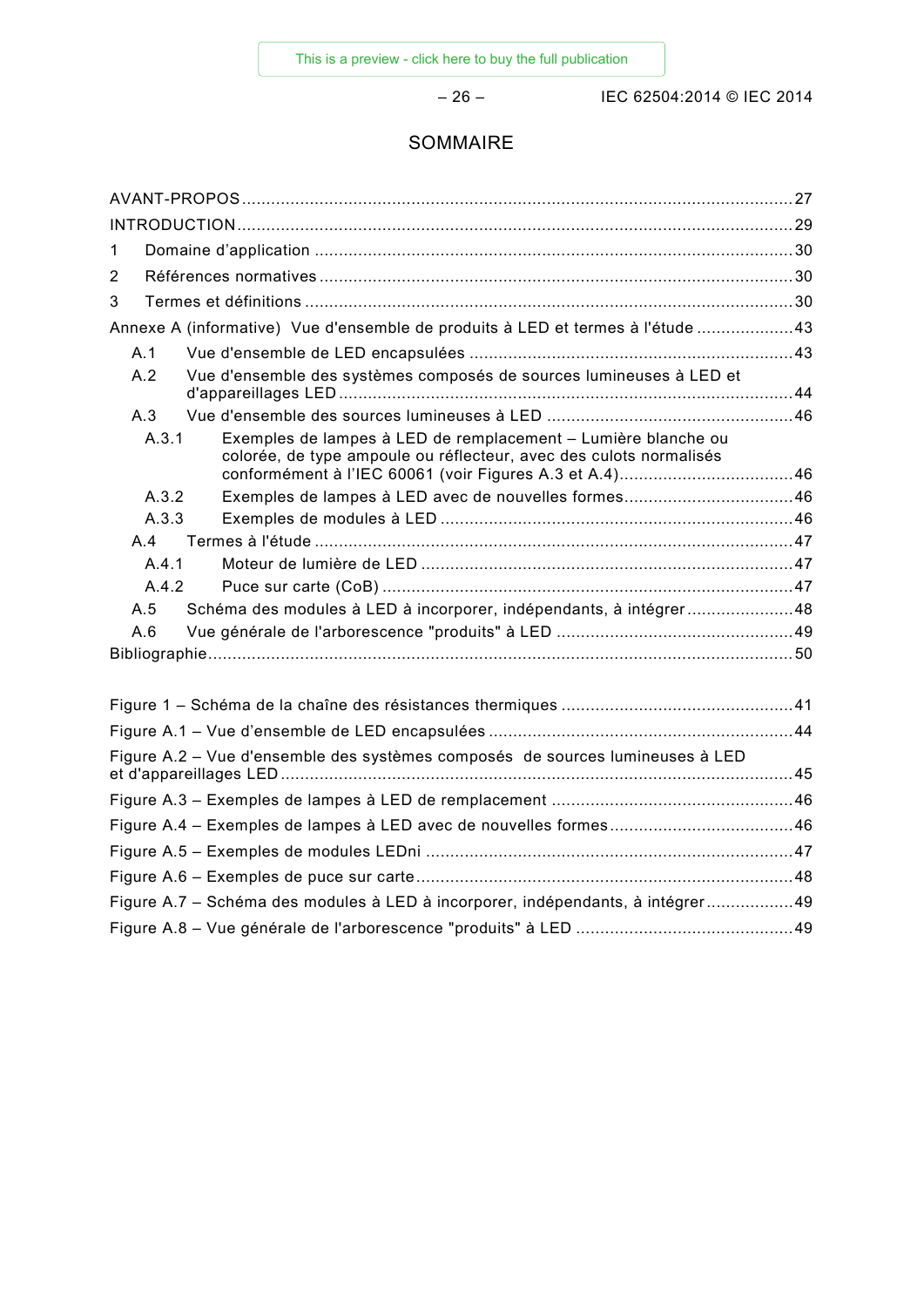IEC 62504:2014 © IEC 2014 – 27 –

# COMMISSION ÉLECTROTECHNIQUE INTERNATIONALE

 $\overline{\phantom{a}}$ 

# **ÉCLAIRAGE GÉNÉRAL – PRODUITS À DIODE ÉLECTROLUMINESCENTE (LED) ET ÉQUIPEMENTS ASSOCIÉS – TERMES ET DÉFINITIONS**

# AVANT-PROPOS

- <span id="page-7-0"></span>1) La Commission Electrotechnique Internationale (IEC) est une organisation mondiale de normalisation composée de l'ensemble des comités électrotechniques nationaux (Comités nationaux de l'IEC). L'IEC a pour objet de favoriser la coopération internationale pour toutes les questions de normalisation dans les domaines de l'électricité et de l'électronique. A cet effet, l'IEC – entre autres activités – publie des Normes internationales, des Spécifications techniques, des Rapports techniques, des Spécifications accessibles au public (PAS) et des Guides (ci-après dénommés "Publication(s) de l'IEC"). Leur élaboration est confiée à des comités d'études, aux travaux desquels tout Comité national intéressé par le sujet traité peut participer. Les organisations internationales, gouvernementales et non gouvernementales, en liaison avec l'IEC, participent également aux travaux. L'IEC collabore étroitement avec l'Organisation Internationale de Normalisation (ISO), selon des conditions fixées par accord entre les deux organisations.
- 2) Les décisions ou accords officiels de l'IEC concernant les questions techniques représentent, dans la mesure du possible, un accord international sur les sujets étudiés, étant donné que les Comités nationaux de l'IEC intéressés sont représentés dans chaque comité d'études.
- 3) Les Publications de l'IEC se présentent sous la forme de recommandations internationales et sont agréées comme telles par les Comités nationaux de l'IEC. Tous les efforts raisonnables sont entrepris afin que l'IEC s'assure de l'exactitude du contenu technique de ses publications; l'IEC ne peut pas être tenue responsable de l'éventuelle mauvaise utilisation ou interprétation qui en est faite par un quelconque utilisateur final.
- 4) Dans le but d'encourager l'uniformité internationale, les Comités nationaux de l'IEC s'engagent, dans toute la mesure possible, à appliquer de façon transparente les Publications de l'IEC dans leurs publications nationales et régionales. Toutes divergences entre toutes Publications de l'IEC et toutes publications nationales ou régionales correspondantes doivent être indiquées en termes clairs dans ces dernières.
- 5) L'IEC elle-même ne fournit aucune attestation de conformité. Des organismes de certification indépendants fournissent des services d'évaluation de conformité et, dans certains secteurs, accèdent aux marques de conformité de l'IEC. L'IEC n'est responsable d'aucun des services effectués par les organismes de certification indépendants.
- 6) Tous les utilisateurs doivent s'assurer qu'ils sont en possession de la dernière édition de cette publication.
- 7) Aucune responsabilité ne doit être imputée à l'IEC, à ses administrateurs, employés, auxiliaires ou mandataires, y compris ses experts particuliers et les membres de ses comités d'études et des Comités nationaux de l'IEC, pour tout préjudice causé en cas de dommages corporels et matériels, ou de tout autre dommage de quelque nature que ce soit, directe ou indirecte, ou pour supporter les coûts (y compris les frais de justice) et les dépenses découlant de la publication ou de l'utilisation de cette Publication de l'IEC ou de toute autre Publication de l'IEC, ou au crédit qui lui est accordé.
- 8) L'attention est attirée sur les références normatives citées dans cette publication. L'utilisation de publications référencées est obligatoire pour une application correcte de la présente publication.
- 9) L'attention est attirée sur le fait que certains des éléments de la présente Publication de l'IEC peuvent faire l'objet de droits de brevet. L'IEC ne saurait être tenue pour responsable de ne pas avoir identifié de tels droits de brevets et de ne pas avoir signalé leur existence.

La Norme internationale IEC 62504 a été établie par le comité d'études 34 de l'IEC: Lampes et équipements associés, en collaboration avec les délégués de la CIE.

Cette première édition annule et remplace l'IEC TS 62504 parue en 2011.

Les améliorations importantes par rapport à l'IEC TS 62504 sont comme suit:

- a) Les termes du Vocabulaire International Electrotechnique qui n'ont pas été modifiés ont été supprimés.
- b) L'alignement avec la CIE a été réalisé.
- c) Une introduction a été ajoutée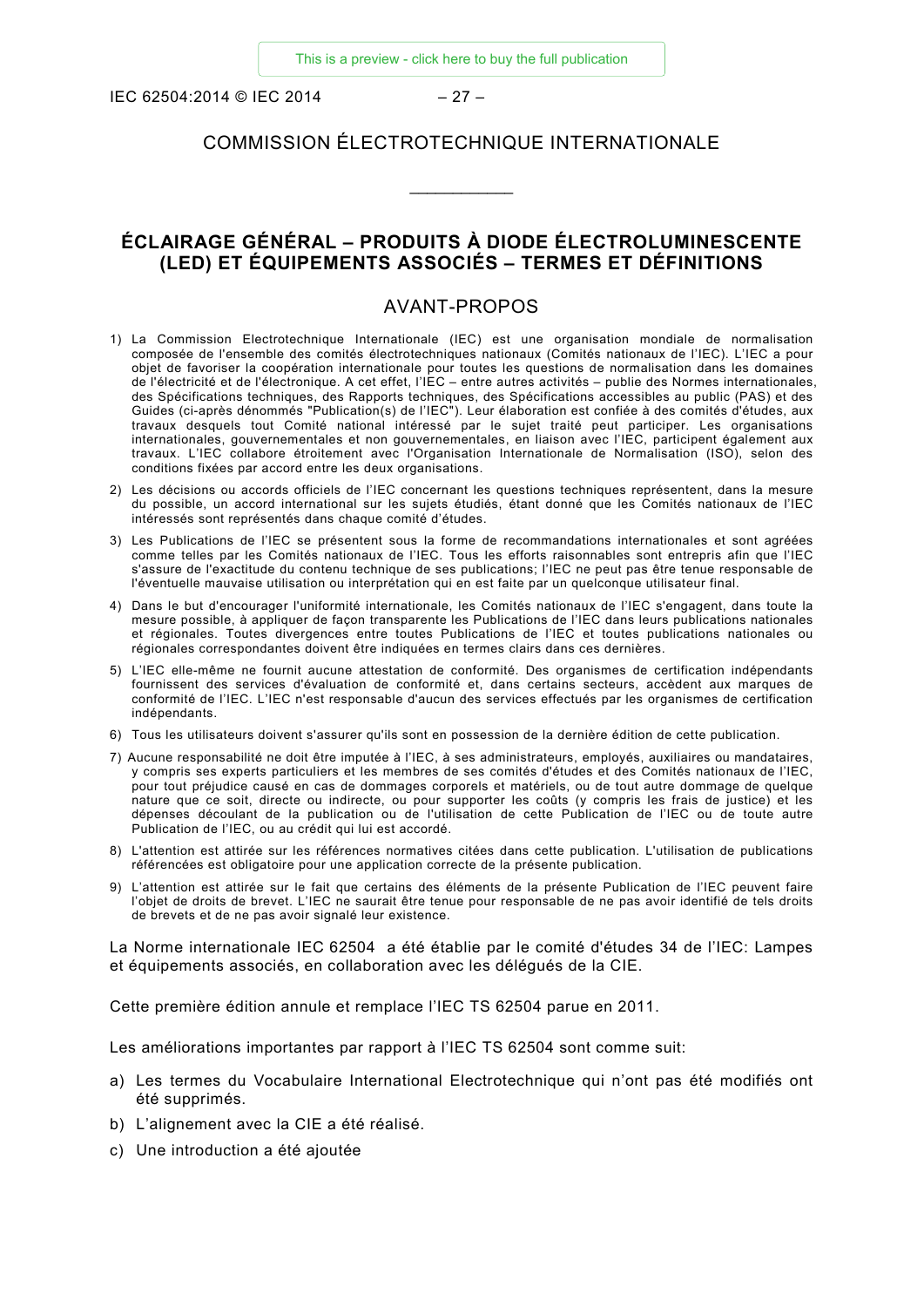– 28 – IEC 62504:2014 © IEC 2014

Le texte de cette norme est issu des documents suivants:

| <b>FDIS</b> | Rapport de vote |
|-------------|-----------------|
| 34/200/FDIS | 34/205/RVD      |

Le rapport de vote indiqué dans le tableau ci-dessus donne toute information sur le vote ayant abouti à l'approbation de cette norme.

Cette publication a été rédigée selon les Directives ISO/IEC, Partie 2.

Le comité a décidé que le contenu de cette publication ne sera pas modifié avant la date de stabilité indiquée sur le site web de l'IEC sous "http://webstore.iec.ch" dans les données relatives à la publication recherchée. A cette date, la publication sera

- reconduite,
- supprimée,
- remplacée par une édition révisée, ou
- amendée.

**IMPORTANT – Le logo** *"colour inside"* **qui se trouve sur la page de couverture de cette publication indique qu'elle contient des couleurs qui sont considérées comme utiles à une bonne compréhension de son contenu. Les utilisateurs devraient, par conséquent, imprimer cette publication en utilisant une imprimante couleur.**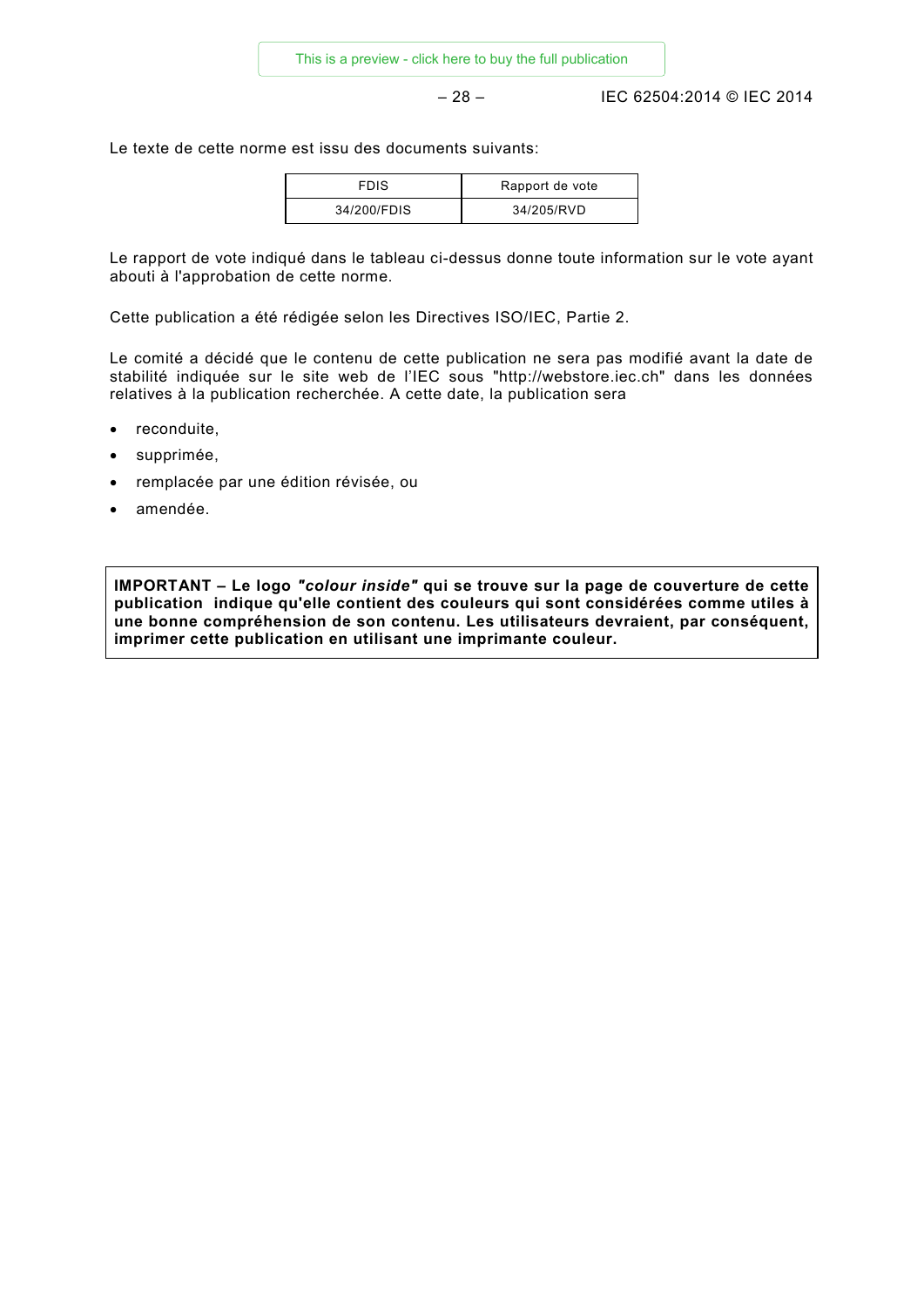<span id="page-9-0"></span>IEC 62504:2014 © IEC 2014 – 29 –

# INTRODUCTION

# **0.1 Principes de la présente Norme internationale**

Le présent document est basé sur l'IEC TS 62504:2011, Éclairage général – LED et modules de LED – Termes et définitions, sous la responsabilité du SC 34A, mais cette révision en tant que Norme internationale IEC 62504 transfère la responsabilité au TC 34.

L'objectif de cette Introduction est d'aider le lecteur à comprendre quels termes sont inclus et à avoir une vue d'ensemble des produits à LED.

Les principales modifications par rapport à l'IEC TS 62504 sont les suivantes.

# **0.2 Termes à inclure**

Les termes relatifs à l'éclairage général tirés de l'IEC 60050-845:1987, Vocabulaire Electrotechnique International qui n'ont pas été modifiés, ne sont pas inclus dans cette norme.

L'alignement avec la CIE est fait. L'IEC représente la référence pour ce qui concerne les produits et les équipements associés, et la CIE représente la référence pour ce qui concerne la terminologie relative à l'éclairage. L'alignement avec l'ANSI RP16-10, le chapitre 6.8 a aussi été pris en compte.

Les termes inclus sont, dans la mesure du possible, utilisés dans les normes et les ouvrages de référence des fabricants relatifs aux LED.

En français, l'acronyme "DEL" a été remplacé par "LED", seul à être utilisé en pratique.

L'objectif est aussi de mettre à jour dans l'IEC 60050-845:1987, Vocabulaire Électrotechnique International les définitions qui sont considérées comme pertinentes par l'IEC TC 34.

#### **0.3 Séquence alphabétique**

Pour trouver le terme dans une séquence logique, les termes similaires désignant un produit ont été groupés, par exemple:

#### **lampe à LED**

- lampe à LED intégrée,
- lampe à LED non-intégrée.

Le cas échéant, pour chaque terme il est fait référence à la norme applicable.

# **0.4 Arborescence "produits" à LED**

La séquence du premier composant, de la puce LED, au luminaire à LED, est représentée.

Le terme LED ne fait pas référence à un produit, aucune donnée technique ne peut donc être liée au terme LED.